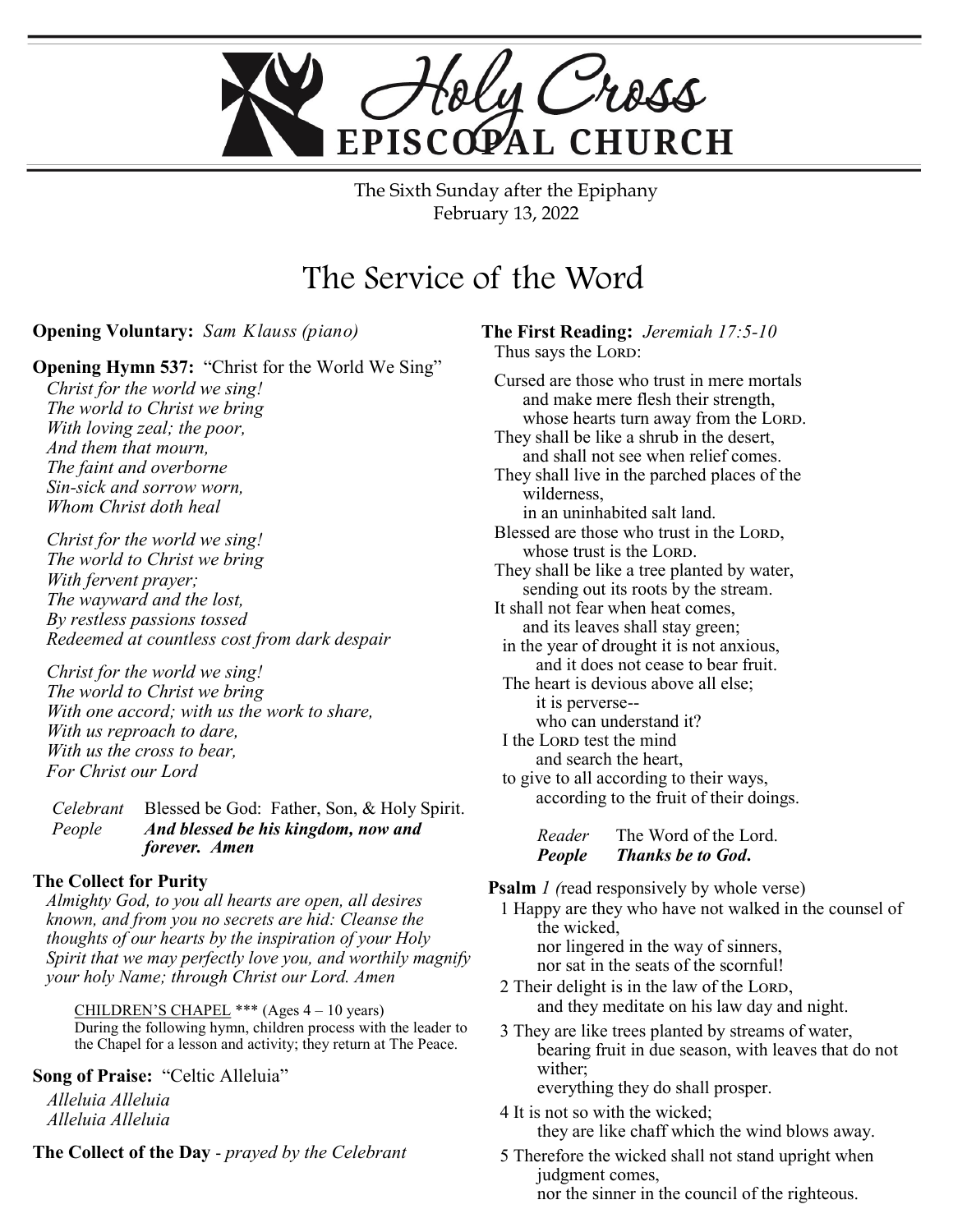6 For the LORD knows the way of the righteous, but the way of the wicked is doomed.

## **Sequence Hymn 656: "Blest are the Poor in Heart"**

*Blest are the pure in heart, For they shall see our God; The secret of the Lord is theirs, Their soul is Christ's abode.*

*Lord, we thy presence seek; May ours this blessing be; Give us a pure and lowly heart, A temple fit for thee*

#### **The Gospel Reading**: *Luke 6:17-26*

| People | <b>Glory to you Lord Christ.</b>         |
|--------|------------------------------------------|
|        | according to Luke.                       |
| Reader | The Holy Gospel of our Lord Jesus Christ |

Jesus came down with the twelve apostles and stood on a level place, with a great crowd of his disciples and a great multitude of people from all Judea, Jerusalem, and the coast of Tyre and Sidon. They had come to hear him and to be healed of their diseases; and those who were troubled with unclean spirits were cured. And all in the crowd were trying to touch him, for power came out from him and healed all of them.

Then he looked up at his disciples and said:

"Blessed are you who are poor, for yours is the kingdom of God.

"Blessed are you who are hungry now, for you will be filled.

"Blessed are you who weep now, for you will laugh.

"Blessed are you when people hate you, and when they exclude you, revile you, and defame you on account of the Son of Man. Rejoice in that day and leap for joy, for surely your reward is great in heaven; for that is what their ancestors did to the prophets."

"But woe to you who are rich,

for you have received your consolation.

"Woe to you who are full now,

for you will be hungry.

"Woe to you who are laughing now, for you will mourn and weep.

"Woe to you when all speak well of you, for that is what their ancestors did to the false prophets."

| Reader | The Gospel of the Lord.           |
|--------|-----------------------------------|
| People | <b>Praise to you Lord Christ.</b> |

**Sermon** *The Rev. Rob Dixon*

# **The Nicene Creed** (p. 358 BCP)

We believe in one God, the Father, the Almighty, maker of heaven and earth, of all that is, seen and unseen. We believe in one Lord, Jesus Christ,

the only Son of God, eternally begotten of the Father, God from God, Light from Light, true God from true God,

begotten, not made, of one Being with the Father. Through him all things were made. For us and for our salvation he came down from heaven: by the power of the Holy Spirit he became incarnate from the Virgin Mary, and was made man. For our sake he was crucified under Pontius Pilate; he suffered death and was buried. On the third day he rose again in accordance with the Scriptures; he ascended into heaven and is seated at the right hand of the Father. He will come again in glory to judge the living and the dead, and his kingdom will have no end. We believe in the Holy Spirit, the Lord, the giver of life, who proceeds from the Father and the Son. With the Father and the Son he is worshiped & glorified. He has spoken through the Prophets. We believe in one holy catholic<sup>\*</sup> and apostolic Church. We acknowledge one baptism for the forgiveness of sins.

 and the life of the world to come. *Amen.* (\*"catholic" means universal)

# **Prayers of the People**

Father, we pray for your holy catholic<sup>\*</sup> Church; *That we all may be one.*

We look for the resurrection of the dead,

Grant that every member of the Church may truly and humbly serve you;

*That your Name may be glorified by all people.*

We pray for all bishops, priests, and deacons; *That they may be faithful ministers of your Word and Sacraments.*

We pray for all who govern and hold authority in the nations of the world; *That there may be justice and peace on the earth.*

Give us grace to do your will in all that we undertake; *That our works may find favor in your sight.*

Have compassion on those who suffer from any grief or trouble; *That they may be delivered from their distress.*

Give to the departed eternal rest; *Let light perpetual shine upon them.*

We praise you for your saints who have entered into joy; *May we also come to share in your heavenly kingdom.*

Let us pray for our own needs and those of others. *Silence*

# **The Confession** (p. 360 BCP)

Most merciful God, we confess that we have sinned against you in thought, word, and deed, by what we have done, and by what we have left undone. We have not loved you with our whole heart; we have not loved our neighbors as ourselves. We are truly sorry and we humbly repent. For the sake of your Son Jesus Christ, have mercy on us and forgive us; that we may delight in your will, and walk in your ways, to the glory of your Name. *Amen*.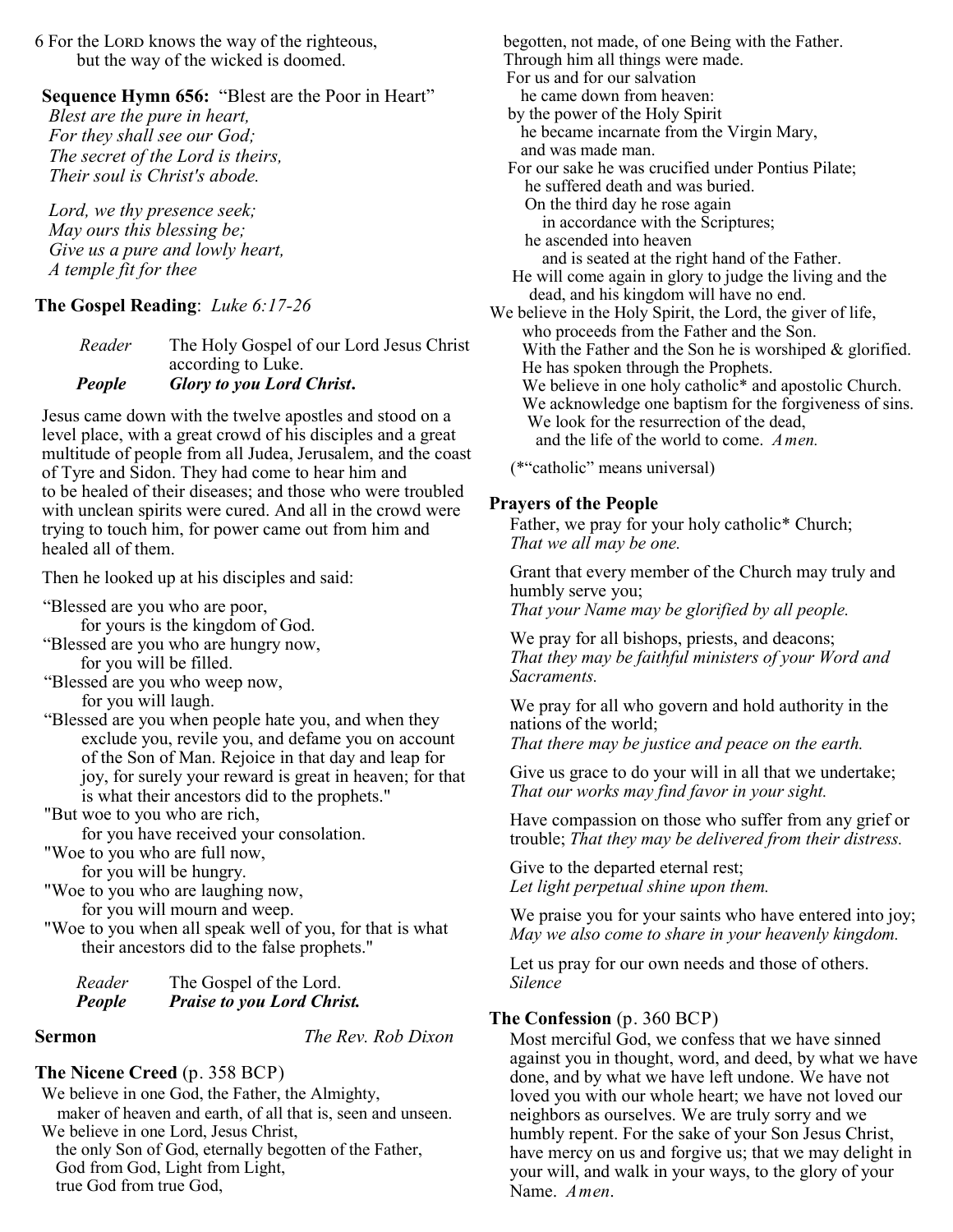# + The Holy Communion

This portion of the service begins on p. 361 in the BCP however, you are encouraged to give your attention to the altar.

*The Communion. All baptized Christians are invited and welcome to receive Communion. Anyone who does not wish to receive communion is invited come forward , cross their arms over their chest, and receive a blessing. If you would like the clergy to bring communion to someone in the pews, please notify the ushers at the door of the church. For bread only, no wine, put one arm across your chest. Gluten Free available*

# **Offertory:** "It Is Well With My Soul"

*When peace, like a river, attendeth my way, When sorrows like sea billows roll; Whatever my lot, Thou hast taught me to say, It is well, it is well with my soul.*

### *Refrain:*

*It is well with my soul, It is well, it is well with my soul.*

*My sin, oh, the bliss of this glorious thought My sin, not in part but the whole, Is nailed to the cross, and I bear it no more, Praise the Lord, praise the Lord, o my soul (Refrain)*

*And Lord, haste the day when the faith shall be sight, The clouds be rolled back as a scroll; The trump shall resound, and the Lord shall descend, Even so, it is well with my soul. (Refrain)*

### **The Doxology 380:** (v. 3)

*Praise God, from whom all blessings flow; praise him, all creatures here below; praise him above, ye heavenly host: praise Father, Son, and Holy Ghost. Amen.*

# **The Great Thanksgiving** (p. 361 BCP)

| Celebrant | The Lord be with you.                      |
|-----------|--------------------------------------------|
| People    | And also with you.                         |
| Celebrant | Lift up your hearts.                       |
| People    | We lift them to the Lord.                  |
| Celebrant | Let us give thanks to the Lord.            |
| People    | It is right to give him thanks and praise. |

### **Sanctus S129**

*Holy, Holy, Holy Lord, God of power and might, heaven and earth are full of your glory. Hosanna in the highest. Blessed is he who comes in the name of the Lord. Hosanna in the highest.* 

*Celebrant* Therefore we proclaim the mystery of faith: *People Christ has died. Christ is risen. Christ will come again..*

# **Communion Hymn:** "In Christ Alone"

*In Christ alone my hope is found; He is my light, my strength, my song; This Cornerstone, this solid Ground, Firm through the fiercest drought and storm. What heights of love, what depths of peace,*

*When fears are stilled, when strivings cease! My Comforter, my All in All— Here in the love of Christ I stand.*

*In Christ alone, who took on flesh, Fullness of God in helpless babe! This gift of love and righteousness, Scorned by the ones He came to save: Till on that cross as Jesus died, The wrath of God was satisfied — For every sin on Him was laid; Here in the death of Christ I live.*

# **Communion Hymn:** "10,000 Reasons" *Refrain:*

*Bless the Lord oh my soul, Oh my soul Worship His Holy name, Sing like never before Oh my soul, I'll worship Your Holy name*

*The sun comes up, It's a new day dawning It's time to sing Your song again Whatever may pass, and whatever lies before me Let me be singing when the evening comes (Refrain)*

*You're rich in love, and You're slow to anger Your name is great, and Your heart is kind For all Your goodness, I will keep on singing Ten thousand reasons for my heart to find (Refrain)*

# **Post Communion Prayer** (p. 365 BCP)

Eternal God, heavenly Father, you have graciously accepted us as living members of your Son our Savior Jesus Christ, and you have fed us with spiritual food in the Sacrament of his Body and Blood. Send us now into the world in peace, and grant us strength and courage to love and serve you with gladness and singleness of heart; through Christ our Lord. *Amen*.

# **The Blessing**

# **Closing Hymn:** "On Eagles Wings"

*You who dwell in the shelter of the Lord, Who abide in His shadow for life, Say to the Lord, "My Refuge, My Rock in Whom I trust."*

### *Refrain:*

*And He will raise you up on eagle's wings, Bear you on the breath of dawn, Make you to shine like the sun, And hold you in the palm of His Hand.*

*For to His angels He's given a command, To guard you in all of your ways, Upon their hands they will bear you up, Lest you dash your foot against a stone. (Refrain)*